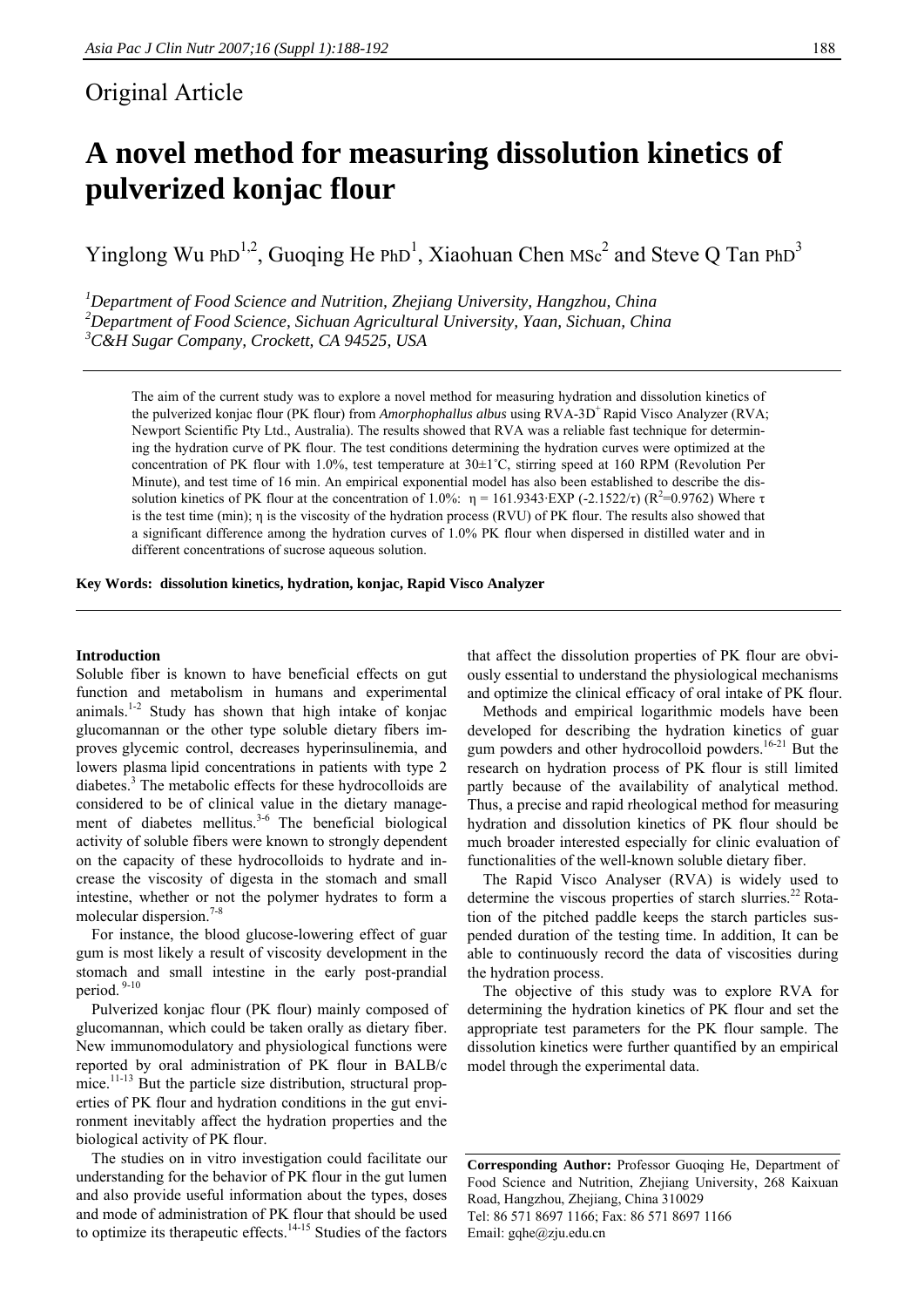| Samples                         | Average<br>Particle<br>$Size*(\mu m)$ | Moisture<br>$(\%)$ | Ash<br>$(\%)$ | Protein<br>$(\%)$ | $SO2$ Con-<br>tent $(g/kg)$ | <b>KGM</b><br>Content<br>$\frac{6}{2}$ | Peak Viscos-<br>ity**<br>(Pa.s) | Time to Reach<br>Peak Viscosity<br>(hour) |
|---------------------------------|---------------------------------------|--------------------|---------------|-------------------|-----------------------------|----------------------------------------|---------------------------------|-------------------------------------------|
| Ethanol refined<br>konjac flour | 109.4                                 | l 1.6              | 3.28          | 2.02              | 0.09                        | 85.5                                   | 16.4                            | $0.9 \pm 0.2$                             |
| Pulverized kon-<br>jac flour    | 95.4                                  | 10.2               | 2.98          | 1.78              | 0.10                        | 89.5                                   | 11.5                            | $0.5 \pm 0.1$                             |

**Table 1.** The physicochemical properties of the pulverized and the ethanol refined konjac flour

\*The average particle size and size distribution of these PK flours were measured by a Laser particle size analyzer JL-1166 (Jinxin, Chengdu, P R China). \*\*peak viscosity in1.0%(m/m) solution was measured by a rotational type viscometer (NDJ-8S,Shanghai,PR China) at 30±1℃, No.4 spindle, rotational speed of 12r/min. \*\*\*All the other data were obtained in according to the industrial standard for Konjac Flour (NY/T494-2002), Ministry of Agriculture, P R China.<sup>24</sup> Data were presented in Table1 as means of duplicate.

### **Materials and Methods**

#### *Materials*

The pulverized konjac flour (PK flour) was obtained by pulverization of ethanol refined konjac flour through an oscillatory-type ball-mill (Qiangwei, Kunshan, China).<sup>23-</sup> <sup>24</sup> Ethanol refined konjac flour was obtained by milling raw konjac flour in 30-35% (v/v) ethanol, washed and dehydrated stepwise through  $35-80\%$  (v/v) ethanol thereafter. The raw konjac flour was separated from *Amorphophallus albus* cultivated in Liangshan, Sichuan Province.

 The physicochemical properties of the pulverized konjac flour and ethanol refined konjac flour are shown in Table 1.

#### *Measurements*

0.25g PK flour was weighed. It was then put into the RVA sample canister. And 25.00ml distilled water was added into the canister. The viscosity development during the hydration process was immediately monitored by The RVA instrument. As a result, the hydration profiles (i.e. hydration curves) can be generated.

 To find the optimum duration of test time, the test temperature, and stirring speed were set at  $30^{\circ}$ C $\pm$ 1°C and 160 RPM, respectively; two duration of test times (16min or 60min) were compared.

 For optimum test temperature, stirring speed and duration of test time was set at 160 RPM and 16 minutes respectively. Three test temperatures 30°C±1°C, 40°C±1°C, and 50℃±1℃, were compared.

 For the optimum stirring speed, test temperature and duration of test time were fixed at  $30^{\circ}$ C $\pm$ 1°C, and 16 min. respectively; there stirring speeds, 75, 160 and 320 RPM were tested.

 For the optimum concentration of PK flour, test temperature, stirring speed, and duration of test time were fixed with 30℃±1℃, 160 RPM and 16min. Four concentration of PK flour at 0.5%, 1.0%, 1.5%, 2.0% (on a  $w/v\%$ and on a dry basis) were tested.

#### *Effect of sucrose*

The test temperature, the stirring speed, and duration of test time were set at  $30^{\circ}$ C $\pm$ 1°C, 160 RPM, 16min. PK flour (0.25g dry basis) was weighed into the RVA sample canister, then 25mL of distilled water or aqueous solution containing different concentrations (w/v) of sucrose (A.R.) was added for each test. The samples were then analyzed as described above.

#### *Statistics and modelling*

The real-time data of viscosities was recorded in the RVA



**Figure 1.** Hydration curves of 1.0% pulverized konjac flour and ethanol refined konjac flour (Instrumental Setup: Test Temperature 30±1℃; Stirring Speed 160r/min.) RVA parameters for 1.0% pulverized konjac flour determined at the end of 16min, the peak viscosity:  $128.38\pm4.58^{\circ}$ ;the final viscosity:  $143.62\pm5.00^{\circ}$ ;Peak/Final (%)=88.92%. <sup>a</sup> Mean  $\pm$  standard deviation of triplicate.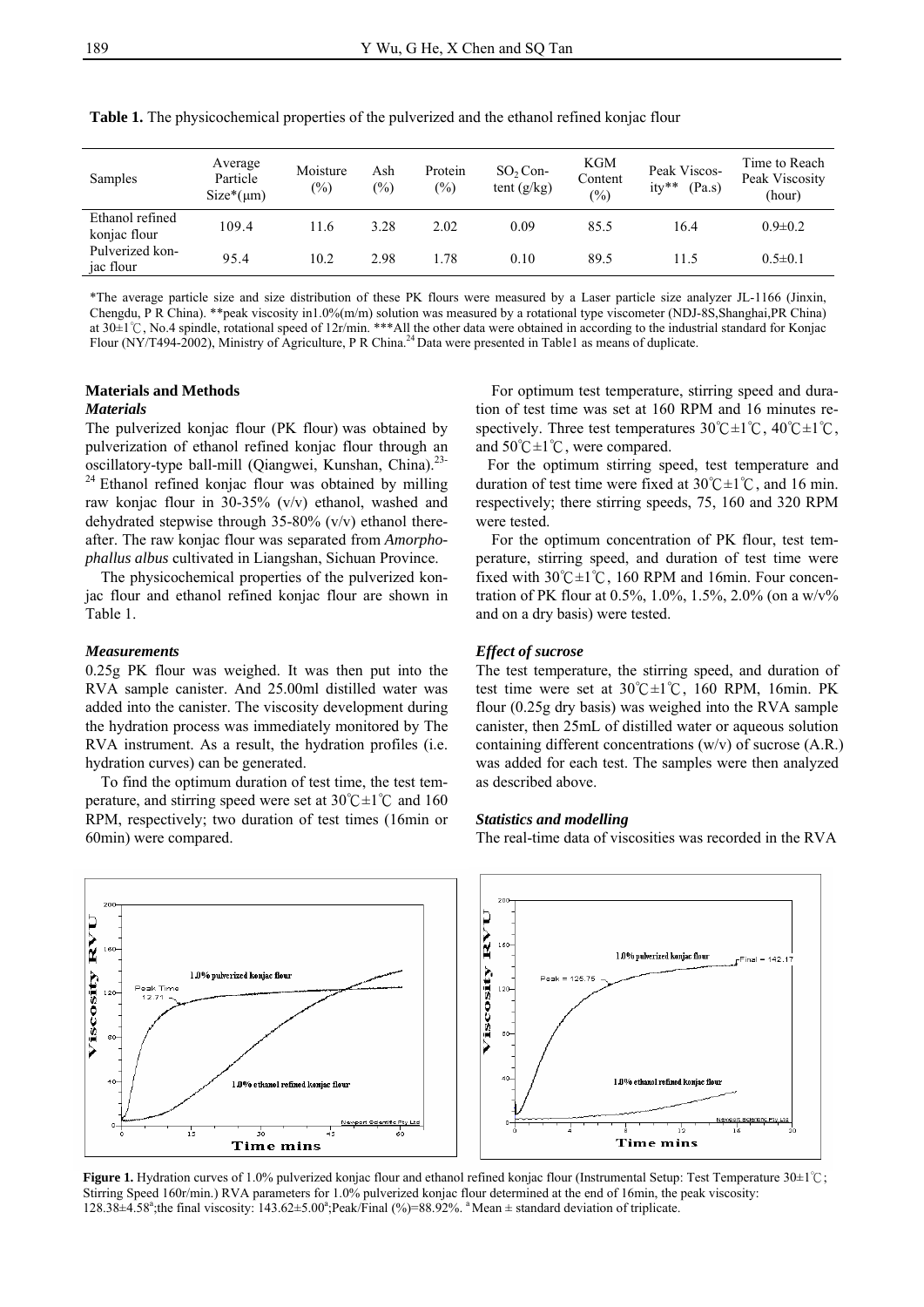unit versus test time. The RVA parameters including peak time, peak viscosity, final viscosity were determined from the hydration curves (hydration profiles) by Thermocline for Windows, Version 1.2. The evaluated RVA parameters were determined in Mean ± standard deviation of triplicate in order to confirm the reproducibility of data. Data processing and regression analysis were carried out by a software program of DPS (Data Processing System, School of agriculture and biotechnology, Zhejiang University, Hangzhou, China).

#### **Results and discussion**

#### *Setting test conditions*

For duration of test time, the results were shown in Fig 1. The hydration curve with 1.0% PK flour showed a smooth and steady curve. It took only 12.71min to reach to the peak viscosity. The curve then reached a plateau regime and got to the final viscosity at the end of 60 minutes. With the duration of test time at 16 min, the peak viscosity could be 85% more than the final viscosity measured at the end of 16min. Therefore, the test time of 16min was enough to show the hydration and dissolution properties of 1.0% PK flour. On the other hand, the viscosity was not able to reach the peak value for 1.0% Ethanol refined konjac flour even though the duration of test time was lasted to 60 minutes. The results on this will be shown on another paper submitted by the authors.

Fig 2. shows the results for test temperature effect. The results indicate that increased temperature greatly speeded-up the hydration process and decreased the final viscosity for 1.0% PK Flour as well. Since the PK flour could hydrate to form enough high viscous aqueous solution at 30℃, this temperature was chosen in this experiment.



**Figure 2.** Hydration curves of 1.0% pulverized konjac flour r at different test temperature (RVA Setup: Stirring Speed 160r/min; Test Time 16 min)

The effect of different stirring speeds on the hydration of 1.0%PK Flour was shown in Fig.3.The results showed the smooth hydration curves generated from 160 and 320 RPM. However, the figure indicates that the hydration curve generated from 320 RPM did not reach the plateau regime. With the stirring speed of 75r/min, an unstable and jagged curve was obtained (Fig3). Therefore, the stirring speed was chosen as 160 RPM in the experiment.



**Figure3.** Hydration curves of 1.0% pulverized konjac flour with different stirring speeds (RVA Setup: Test Temperature 30±1℃; Test Time 16 min)



**Figure 4.** Hydration curves of pulverized konjac flour in different concentrations (RVA Setup: Test Temperature 30±1℃; Stirring Speed 160r/min; Test Time 16 min)

#### *Effects of PK flour concentration*

As might be expected, PK Flour concentration had a significant effect on the hydration rate. There was a positive relationship between the flour concentration and the hydration rate. The hydration rate increased as the increase of concentration of PK Flour (Fig 4).

 The results indicated that the hydration curve at the concentration of 2.0% showed very unstably. This was because the paste became too viscous to keep in homogeneous during the test process. In addition, the peak viscosity of hydration curve with 0.5% PK flour was too low to be used for comparison purposes. However, the hydration curves of 1.0% and 1.5% PK flour were smooth and steady. Therefore, the test concentration of PK flour with 1.0% was a good choice for an intermediate concentration in this kind of study.<sup>17</sup>

#### *Effect of sucrose*

The results in Fig 5 showed that a significant difference among the hydration curves of 1.0% PK flour when dispersed in distilled water and in different concentrations of sucrose aqueous solution. The hydration curves showed clearly that a high concentration of sucrose significantly suppressed the dissolution process of PK flour. The hydration rate decreased with increasing sucrose concentra-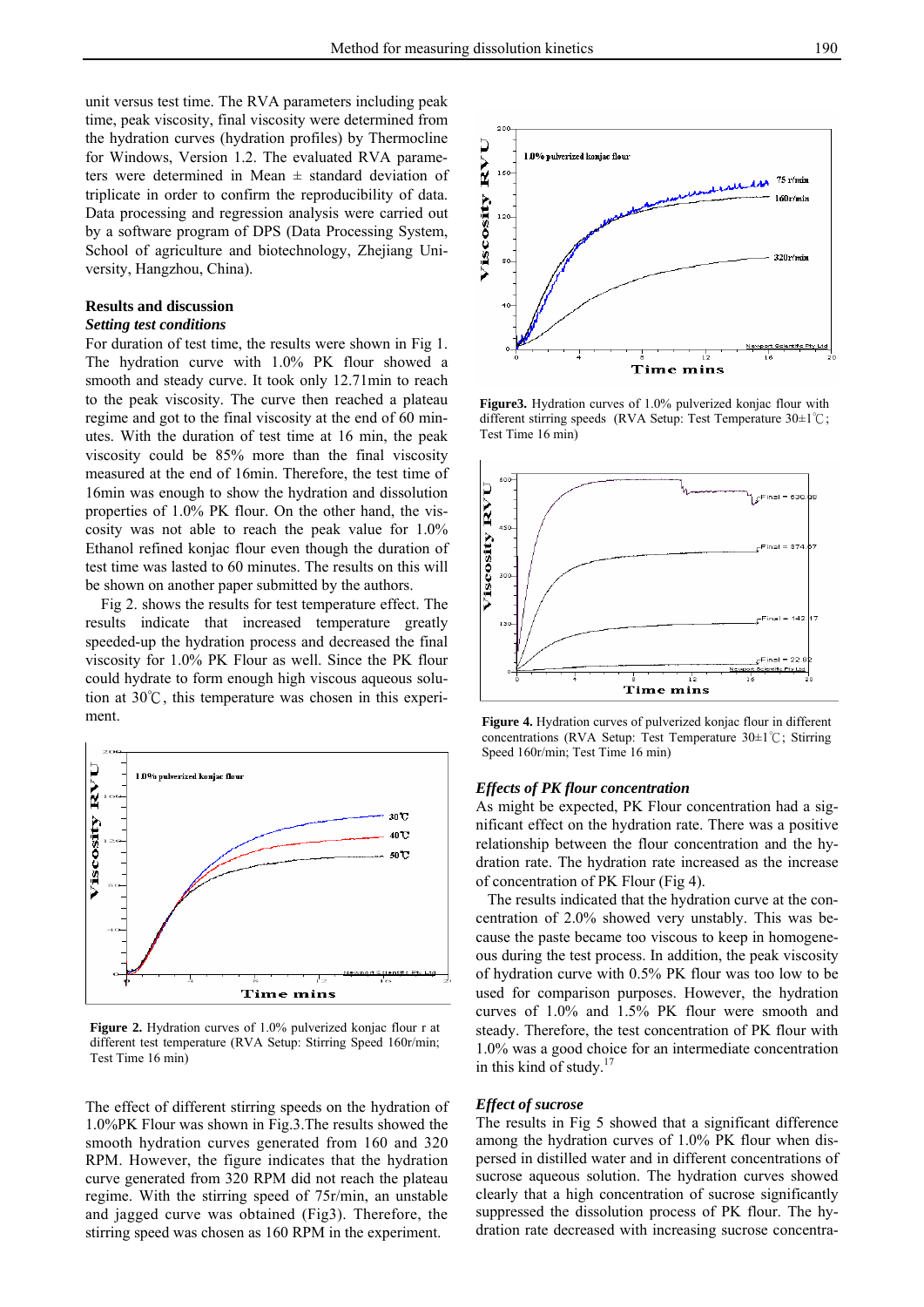

**Figure 5.** Hydration curves of 1.0% pulverized konjac flour dispersed in water and in different level of sucrose solutions (RVA Setup: Test Temperature  $30±1^{\circ}$ C; Stirring Speed 160r/min; Test Time 16 min)

**Table 2.** Analysis of variance (ANOVA) for the regression model

| Variance   | Square     | df             | Mean   | F              | Signifi- |
|------------|------------|----------------|--------|----------------|----------|
| Source     | <b>Sum</b> |                | Square |                | cance    |
|            |            |                |        |                | level    |
| Regression | 18221.2    | $\overline{c}$ | 18221. | 3662.          | p<0.001  |
|            | 8          |                | 28     | 0 <sub>1</sub> |          |
| Surplus    | 69.6606    | 14             | 4.9757 |                |          |
|            |            |                | 6      |                |          |
| Sum        | 18290.9    | 15             | 1219.3 |                |          |
|            |            |                | 96     |                |          |

tion and the final viscosity of the process was showed inversely proportional to the concentration of the sucrose solution, probably due to the possible interaction between sucrose and konjac glucomannan.<sup>25</sup> The absence of a precipitate suggests that sucrose molecules adsorbed on the surface of pulverized konjac particles, creating a coating that competes with the water molecules. This would prevent swelling of the polysaccharide chains.

#### *Modeling*

Data from hydration process of 1.0% PK Flour was used to fit an exponential model. The established regression model was:

 $\eta = 161.9343 \cdot EXP(-2.1522/\tau)$   $(R^2=0.9762)$  (1)

Where  $\tau$  is the test time (independent variable, min);  $\eta$  is the viscosity of the hydration process (RVU). Analysis of variance (ANOVA) for the regression model was summarized in Table 2.

 The result of the ANOVA in Table 2 showed that the model's coefficient of determination  $(R^2)$  is 0.9762, which is close to 1.00; the model's significance level (*p*) was less than 0.01, which indicated that the data of viscosity generated from 1.0% PK flour in the hydration process could be well fitted by the regression model. In other words, the following mathematical model (negative exponential growth function) could be used for describing the dissolution kinetics of 1.0% PK flour:

 $\eta = \eta_{\text{max}} \cdot EXP(-b/\tau)$  (2) Its linear transformation equation is:

ln  $\eta = \ln \eta_{\text{max}} - b/\tau$  (3)

In equation (3)  $\eta_{\text{max}}$  is the attainable maximum viscosity. When  $\rightarrow \infty$ ,  $\eta = \eta_{\text{max}}$ ; b is the rate constant for the linear transformation of exponential equation. When  $\eta = \eta_{\text{max}}/2$ ,  $\tau_{0.5}$ =1.4427 b is the time to reach the half of maximum viscosity. Therefore, the rate constant b of the equation or  $\tau_{0.5}$  could be used as indicating parameters for the hydration rate of PK flour. The longer is  $\tau_{0.5}$ , the slower is the hydration process.

#### **Conclusions**

A method for determination of hydration and dissolution kinetics for well-dispersed PK flour was developed using RVA. The optimum test concentration for determination of hydration curves is 1.0%. The optimum test temperature, stirring speed, and test time were 30±1℃, 160 RPM, and 16 min, respectively. The RVA method described here not only showed very good reproducibility, but also a solution to the two most difficult issues that often face how to measure hydrocolloid dissolution kinetic, i.e. random formation of lumps and their stickiness to the stirrer. It also could accurately quantify the hydration rate of PK flour at the concentration of 1.0% by an empirical exponential model established through the hydration data determined by RVA. The application of the model to an in vitro digestion system for studying the viscosity development of foods/diets containing PK flour is still needed. Moreover, the model has much broader relevance to the hydration of other high-molecular weight polymer powders, such as guar gum powders.

#### **Acknowledgements**

We acknowledge for Quality Inspection and Supervision Center for Rice and Rice Products, Ministry of Agriculture, Hangzhou 310006, PR China for their instrumental support.

#### **References**

- 1. Brown L, Rosner B, Willett WW and Sacks FM. Cholesterol-lowering effects of dietary fiber: a meta-analysis. Am J Clin Nutr 1999; 69: 30-42.
- 2. Fukunaga T, Sasaki M, Araki Y, Okamoto T, Yasuoka T, Tsujikawa T, Fujiyama Y and Bamba T. Effects of the soluble fibre pectin on intestinal cell proliferation, fecal short chain fatty acid production and microbial population. Digestion 2003; 67: 42-49.
- 3. Vuksan V, Sievenpiper JL, Owen R, Swilley JA, Spadafora P, Jenkins DJA, Vidgen E, Brighenti F, Josse RG, Leiter LA, Xu Z and Novokmet R. Beneficial effects of viscous dietary fiber from konjac-mannan in subjects with the insulin resistance syndrome. Diabetes Care 2000; 23: 9-14.
- 4. Vuksan V, Jenkins DJA, Spadafora P, Sievenpiper JL, Owen R, Vidgen E, Brighenti F, Josse RG, Leiter LA and Bruce-Thompson C. Konjac-mannan (glucomannan) improves glycemia and other associated risk factors for coronary heart disease in type 2 diabetes. A randomized controlled metabolic trial. Diabetes Care 1999; 22: 913-919.
- 5. Gatenby SJ, Ellis PR, Morgan LM and Judd PA. Effect of depolymerised guar gum on acute metabolic variables in patients with non-insulin-dependent diabetes. Diabetic Med 1996; 13: 358-364.
- 6. Rendell M. Dietary treatment of diabetes mellitus. New Eng J of Med 2000; 342: 1392-1398.